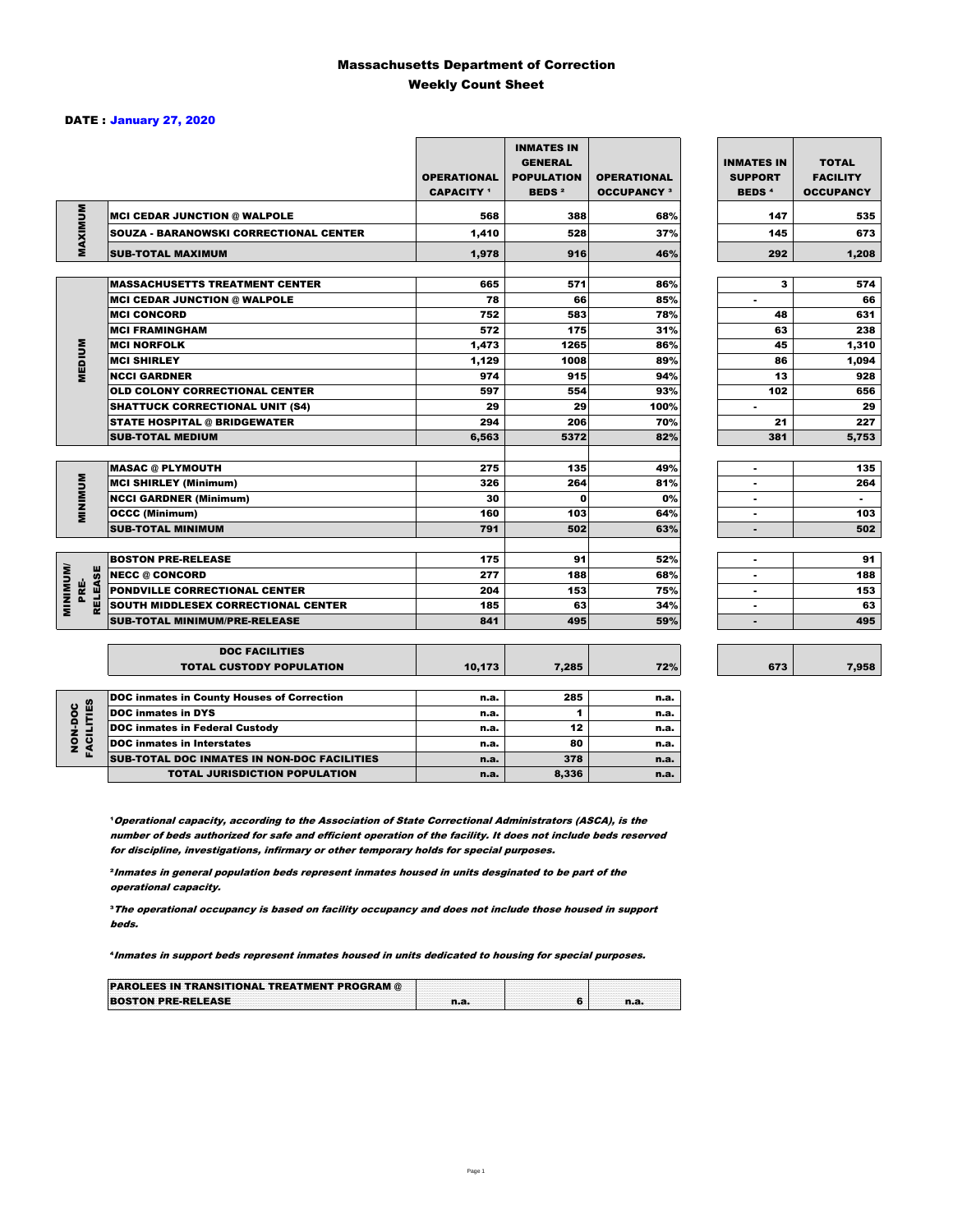### Massachusetts Department of Correction Weekly Count Sheet

| <b>CORRECTIONAL FACILITIES</b>        | <b>TREATMENT</b> | <b>FACILITY</b>  |
|---------------------------------------|------------------|------------------|
| <b>HOSPITAL MISSION</b>               | <b>BEDS</b>      | <b>OCCUPANCY</b> |
| <b>SHATTUCK CORRECTIONAL UNIT(S4)</b> | 29               | 29               |
| <b>STATE HOSPITAL @ BRIDGEWATER</b>   | 372              | 227              |
| <b>TOTAL</b>                          | 401              | 256              |

|                                                                | <b>FACILITY</b>  |
|----------------------------------------------------------------|------------------|
| <b>DOC INMATES IN COUNTY FACILITIES</b>                        | <b>OCCUPANCY</b> |
| <b>BARNSTABLE COUNTY</b>                                       |                  |
| <b>BERKSHIRE COUNTY</b>                                        | 8                |
| <b>BRISTOL COUNTY</b>                                          |                  |
| <b>DUKES COUNTY</b>                                            | 0                |
| <b>ESSEX COUNTY</b>                                            | 4                |
| <b>FRANKLIN COUNTY</b>                                         | 15               |
| <b>HAMPDEN COUNTY*</b>                                         | 184              |
| <b>HAMPSHIRE COUNTY</b>                                        | 13               |
| <b>MIDDLESEX COUNTY</b>                                        |                  |
| <b>NORFOLK COUNTY</b>                                          |                  |
| <b>PLYMOUTH COUNTY</b>                                         | 60               |
| <b>SUFFOLK COUNTY</b>                                          | 1                |
| <b>WORCESTER COUNTY</b>                                        | 0                |
| <b>TOTAL</b>                                                   | 285              |
| *Note* Hampden County has 89 Section 35 inmates (Stoney Brook) |                  |

|                                        | <b>FACILITY</b>  |
|----------------------------------------|------------------|
| <b>DOC INMATES IN OTHER FACILITIES</b> | <b>OCCUPANCY</b> |
| <b>FEDERAL BUREAU OF PRISONS</b>       | 12               |
| <b>DYS</b>                             |                  |
| <b>INTERSTATES</b>                     | 80               |
| <b>TOTAL</b>                           | 93               |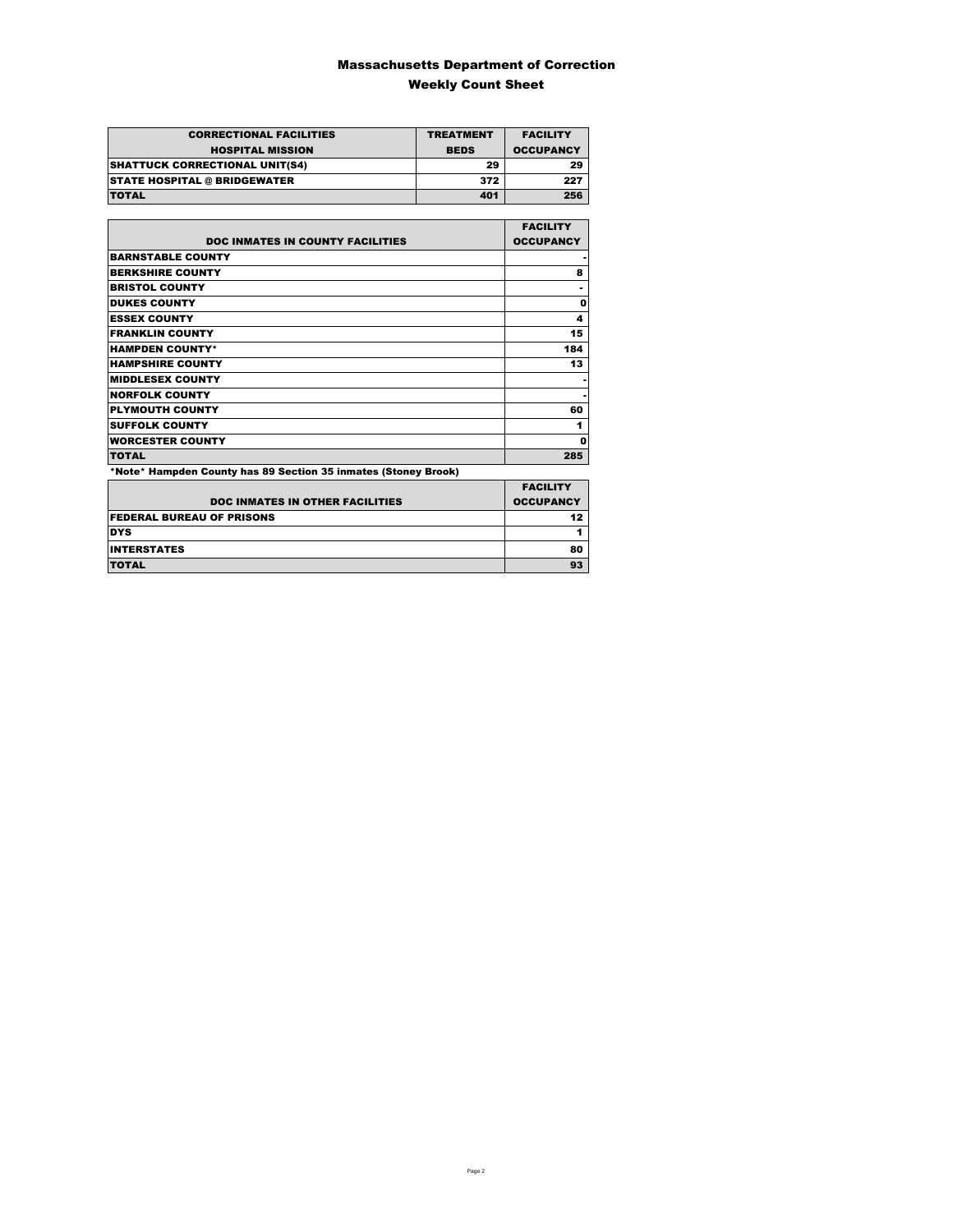#### **01/27/20**

|                       | <b>SECURITY LEVEL</b>                 |                               |                              |                          |                                |                                  |                                 |                              |                                     |                             | TOTAL                           |                                         |
|-----------------------|---------------------------------------|-------------------------------|------------------------------|--------------------------|--------------------------------|----------------------------------|---------------------------------|------------------------------|-------------------------------------|-----------------------------|---------------------------------|-----------------------------------------|
| <b>BARNSTABLE</b>     | <b>TYPE</b>                           | <b>MAXIMUM</b>                |                              | <b>MEDIUM</b>            |                                | <b>MINIMUM</b>                   |                                 |                              | <b>PRE-RELEASE</b>                  |                             | <b>TOTAL</b>                    |                                         |
|                       |                                       | <b>MALE</b>                   | <b>FEMALE</b>                | <b>MALE</b>              | <b>FEMALE</b>                  | <b>MALE</b>                      | <b>FEMALE</b>                   | <b>MALE</b>                  | <b>FEMALE</b>                       | <b>MALE</b>                 | <b>FEMALE</b>                   | <b>FACILITY</b>                         |
|                       | <b>COUNTY</b>                         | $\mathbf{0}$                  | $\mathbf 0$                  | 141                      | 8                              | $\overline{0}$                   | $\mathbf{0}$                    | $\mathbf{O}$                 | $\mathbf{0}$                        | 141                         | 8                               | 149                                     |
| <b>HOUSE OF</b>       | <b>STATE</b>                          | $\mathbf 0$                   | $\mathbf{0}$                 | 0                        | 0                              | $\overline{0}$                   | $\mathbf 0$                     | $\mathbf{0}$                 | $\mathbf 0$                         | $\mathbf 0$                 | $\mathbf 0$                     | 0                                       |
| <b>CORRECTION</b>     | FEDERAL                               | $\overline{0}$<br>$\mathbf 0$ | $\mathbf{0}$<br>$\mathbf{0}$ | 0                        | $\overline{0}$<br>8            | $\overline{0}$<br>$\mathbf{0}$   | $\overline{0}$<br>$\mathbf 0$   | $\mathbf{0}$<br>$\mathbf 0$  | $\mathbf 0$<br>$\mathbf 0$          | $\mathbf 0$<br>141          | $\mathbf 0$<br>$\boldsymbol{8}$ | $\mathbf 0$                             |
|                       | <b>TOTAL</b><br><b>COUNTY</b>         | 0                             | $\mathbf 0$                  | 141<br>105               | 16                             | $\mathbf{0}$                     | 0                               | $\mathbf 0$                  | $\mathbf 0$                         | 105                         | 16                              | 149<br>$\overline{121}$                 |
| <b>JAIL</b>           | <b>OTHER COUNTY</b>                   | $\mathbf 0$                   | $\mathbf 0$                  | 8                        | $\mathbf 0$                    | $\mathbf{O}$                     | $\mathbf 0$                     | $\mathbf{O}$                 | $\mathbf{0}$                        | 8                           | $\mathbf 0$                     | 8                                       |
|                       | <b>FEDERAL</b>                        | 0                             | $\mathbf 0$                  | 0                        | 0                              | $\mathbf{0}$                     | $\mathbf 0$                     | $\mathbf 0$                  | $\mathbf 0$                         | $\mathbf 0$                 | $\mathbf 0$                     | $\overline{0}$                          |
|                       | <b>TOTAL</b>                          | $\overline{0}$                | $\mathbf{0}$                 | 113                      | 16                             | $\mathbf{0}$                     | $\overline{0}$                  | $\mathbf{0}$                 | $\overline{0}$                      | 113                         | 16                              | 129                                     |
|                       | <b>FACILITY TOTAL</b>                 | $\bf{0}$                      | $\bf{0}$                     | 254                      | 24                             | $\mathbf{0}$                     | $\bf{0}$                        | 0                            | $\mathbf{0}$                        | 254                         | 24                              | 278                                     |
|                       |                                       |                               |                              |                          | <b>MEDIUM</b>                  |                                  |                                 |                              |                                     |                             |                                 |                                         |
| <b>BERKSHIRE</b>      | <b>TYPE</b>                           | <b>MAXIMUM</b><br><b>MALE</b> | <b>FEMALE</b>                | <b>MALE</b>              | <b>FEMALE</b>                  | <b>MALE</b>                      | <b>MINIMUM</b><br><b>FEMALE</b> | <b>MALE</b>                  | <b>PRE-RELEASE</b><br><b>FEMALE</b> | <b>MALE</b>                 | <b>TOTAL</b><br><b>FEMALE</b>   | <b>FACILITY</b>                         |
|                       | <b>COUNTY</b>                         | 0                             | 0                            | 104                      | 0                              | $\mathbf{0}$                     | $\mathbf 0$                     | $\mathbf{0}$                 | 0                                   | 104                         | 0                               | 104                                     |
| <b>HOUSE OF</b>       | <b>STATE</b>                          | $\mathbf 0$                   | $\mathbf 0$                  | 8                        | $\mathbf 0$                    | $\overline{0}$                   | $\mathbf 0$                     | $\mathbf{O}$                 | $\mathbf{0}$                        | 8                           | $\mathbf{0}$                    | 8                                       |
| <b>CORRECTION</b>     | <b>FEDERAL</b>                        | $\mathbf 0$                   | $\mathbf 0$                  | $\Omega$                 | $\mathbf{0}$                   | $\mathbf{O}$                     | $\mathbf 0$                     | $\mathbf{0}$                 | $\mathbf 0$                         | $\mathbf 0$                 | $\mathbf{0}$                    | $\mathbf 0$                             |
|                       | <b>TOTAL</b>                          | $\overline{0}$                | $\mathbf{0}$                 | 112                      | $\overline{0}$                 | $\overline{0}$                   | $\overline{0}$                  | $\mathbf{0}$                 | $\overline{0}$                      | 112                         | $\mathbf{0}$                    | $\overline{112}$                        |
|                       | <b>COUNTY</b>                         | $\overline{0}$                | $\mathbf{0}$                 | 89                       | $\overline{0}$                 | $\mathbf 0$                      | $\overline{0}$                  | $\mathbf{0}$                 | $\mathbf 0$                         | 89                          | $\mathbf{0}$                    | 89                                      |
| JAIL                  | <b>OTHER COUNTY</b><br><b>FEDERAL</b> | 0<br>$\mathbf 0$              | $\mathbf{0}$<br>$\mathbf 0$  | 0<br>$\Omega$            | $\mathbf 0$<br>$\mathbf 0$     | $\mathbf{0}$<br>$\mathbf 0$      | 0<br>$\mathbf 0$                | $\mathbf 0$<br>$\mathbf{0}$  | $\mathbf{0}$<br>$\mathbf{0}$        | 0<br>$\mathbf 0$            | $\mathbf 0$<br>$\mathbf{0}$     | 0<br>$\mathbf 0$                        |
|                       | <b>TOTAL</b>                          | $\mathbf 0$                   | $\mathbf{0}$                 | 89                       | $\mathbf 0$                    | $\mathbf 0$                      | $\overline{0}$                  | $\mathbf{0}$                 | $\pmb{0}$                           | 89                          | $\mathbf 0$                     | 89                                      |
|                       | <b>FACILITY TOTAL</b>                 | $\bf{0}$                      | $\bf{0}$                     | 201                      | $\bf{0}$                       | 0                                | $\bf{0}$                        | $\mathbf 0$                  | 0                                   | 201                         | 0                               | 201                                     |
|                       |                                       |                               |                              |                          |                                |                                  |                                 |                              |                                     |                             |                                 |                                         |
| <b>BRISTOL</b>        | <b>TYPE</b>                           | <b>MAXIMUM</b>                |                              |                          | <b>MEDIUM</b>                  | <b>MINIMUM</b>                   |                                 |                              | <b>PRE-RELEASE</b><br><b>FEMALE</b> |                             | <b>TOTAL</b>                    |                                         |
| <b>Ash Street</b>     | <b>COUNTY</b>                         | <b>MALE</b><br>$\mathbf{0}$   | <b>FEMALE</b><br>$\mathbf 0$ | <b>MALE</b><br>18        | <b>FEMALE</b><br>$\mathbf 0$   | <b>MALE</b><br>$\overline{0}$    | <b>FEMALE</b><br>$\mathbf{0}$   | <b>MALE</b><br>$\mathbf{0}$  | $\mathbf{0}$                        | <b>MALE</b><br>18           | <b>FEMALE</b><br>$\mathbf{0}$   | <b>FACILITY</b><br>18                   |
| <b>HOUSE OF</b>       | <b>STATE</b>                          | $\mathbf 0$                   | $\mathbf 0$                  | 0                        | $\mathbf 0$                    | $\overline{0}$                   | $\mathbf 0$                     | $\mathbf 0$                  | $\mathbf 0$                         | $\mathbf 0$                 | $\pmb{0}$                       | $\pmb{0}$                               |
| <b>CORRECTION</b>     | <b>FEDERAL</b>                        | $\mathbf 0$                   | $\mathbf{0}$                 | 0                        | $\mathbf 0$                    | $\overline{0}$                   | $\mathbf 0$                     | $\mathbf{0}$                 | $\mathbf 0$                         | $\mathbf 0$                 | $\mathbf 0$                     | $\mathbf 0$                             |
|                       | <b>TOTAL</b>                          | $\mathbf 0$                   | $\mathbf{0}$                 | 18                       | $\mathbf 0$                    | $\overline{0}$                   | $\mathbf 0$                     | $\mathbf 0$                  | $\mathbf 0$                         | 18                          | $\pmb{0}$                       | 18                                      |
|                       | <b>COUNTY</b>                         | $\mathbf 0$                   | $\mathbf{0}$                 | 144                      | $\mathbf 0$                    | $\overline{0}$                   | 0                               | $\mathbf{0}$                 | $\mathbf 0$                         | 144                         | $\mathbf{0}$                    | 144                                     |
| JAIL                  | <b>OTHER COUNTY</b>                   | $\mathbf 0$                   | $\mathbf{0}$                 | 0                        | $\mathbf 0$                    | $\mathbf 0$                      | $\mathbf 0$                     | $\mathbf{0}$                 | $\mathbf 0$                         | $\mathbf 0$                 | $\mathbf{0}$                    | 0                                       |
|                       | <b>FEDERAL</b>                        | $\mathbf 0$                   | $\mathbf 0$                  | 0                        | $\mathbf 0$                    | $\mathbf{0}$                     | 0                               | $\mathbf 0$                  | $\mathbf 0$                         | $\mathbf 0$                 | $\mathbf 0$                     | $\mathbf 0$                             |
|                       | <b>TOTAL</b>                          | $\overline{0}$<br>0           | $\mathbf{0}$                 | 144                      | $\overline{0}$<br>0            | $\Omega$                         | $\overline{0}$                  | $\Omega$                     | $\mathbf{0}$                        | 144                         | $\mathbf{0}$                    | 144<br>162                              |
|                       | <b>FACILITY TOTAL</b>                 |                               | 0                            | 162                      |                                | $\mathbf 0$                      | 0                               | 0                            | 0                                   | 162                         | 0                               |                                         |
|                       |                                       |                               |                              |                          |                                |                                  |                                 |                              |                                     |                             |                                 |                                         |
| <b>BRISTOL</b>        | <b>TYPE</b>                           | <b>MAXIMUM</b>                |                              | <b>MEDIUM</b>            |                                |                                  | <b>MINIMUM</b>                  |                              | <b>PRE-RELEASE</b>                  |                             | <b>TOTAL</b>                    |                                         |
| <b>Dartmouth</b>      |                                       | <b>MALE</b>                   | <b>FEMALE</b>                | <b>MALE</b>              | <b>FEMALE</b>                  | <b>MALE</b>                      | <b>FEMALE</b>                   | <b>MALE</b>                  | <b>FEMALE</b>                       | <b>MALE</b>                 | <b>FEMALE</b>                   | <b>FACILITY</b>                         |
|                       | <b>COUNTY</b>                         | 0                             | $^{\circ}$                   | 242                      | 0                              | 0                                | 0                               | $\mathbf 0$                  | $\mathbf 0$                         | 242                         | 0                               | 242                                     |
| <b>HOUSE OF</b>       | <b>STATE</b>                          | 0                             | $\mathbf{0}$                 | 0                        | 0                              | 0                                | 0                               | $\mathbf 0$                  | $\mathbf 0$                         | 0                           | $\mathbf 0$                     | 0                                       |
| <b>CORRECTION</b>     | <b>FEDERAL</b>                        | $\mathbf 0$                   | $\mathbf 0$                  | $\mathbf 0$              | 0                              | 0                                | 0                               | $\mathbf 0$                  | $\mathbf 0$                         | $\mathbf 0$                 | 0                               | $\mathbf 0$                             |
|                       | <b>TOTAL</b><br><b>COUNTY</b>         | $\overline{0}$<br>$\mathbf 0$ | $\mathbf{0}$<br>$\mathbf 0$  | 242<br>338               | $\overline{0}$<br>19           | $\mathbf{0}$<br>$\overline{0}$   | $\overline{0}$<br>$\mathbf 0$   | $\mathbf{0}$<br>$\mathbf 0$  | $\mathbf{0}$<br>$\mathbf 0$         | 242<br>338                  | $\mathbf{0}$<br>19              | 242<br>357                              |
| <b>JAIL</b>           | <b>OTHER COUNTY</b>                   | $\mathbf 0$                   | $\mathbf{0}$                 | 136                      | 0                              | $\Omega$                         | $\overline{0}$                  | $\mathbf{0}$                 | $\mathbf 0$                         | 136                         | $\mathbf 0$                     | 136                                     |
|                       | <b>FEDERAL</b>                        | $\mathbf 0$                   | $\mathbf{0}$                 | 0                        | 0                              | $\overline{0}$                   | $\mathbf 0$                     | $\mathbf{O}$                 | $\mathbf{0}$                        | $\mathbf 0$                 | $\mathbf 0$                     | 0                                       |
|                       | <b>TOTAL</b>                          | $\mathbf 0$                   | $\mathbf{0}$                 | 474                      | 19                             | $\mathbf{0}$                     | $\mathbf 0$                     | $\mathbf{0}$                 | $\mathbf 0$                         | 474                         | 19                              | 493                                     |
|                       | <b>FACILITY TOTAL</b>                 | 0                             | $\bf{0}$                     | 716                      | 19                             | $\mathbf{0}$                     | 0                               | 0                            | $\bf{0}$                            | 716                         | 19                              | 735                                     |
| <b>BRISTOL</b>        | <b>TYPE</b>                           |                               |                              |                          | <b>MEDIUM</b>                  |                                  | <b>MINIMUM</b>                  |                              |                                     |                             |                                 |                                         |
| <b>Women's Center</b> |                                       | <b>MAXIMUM</b><br><b>MALE</b> | <b>FEMALE</b>                | <b>MALE</b>              | <b>FEMALE</b>                  | <b>MALE</b>                      | <b>FEMALE</b>                   | <b>MALE</b>                  | <b>PRE-RELEASE</b><br><b>FEMALE</b> | <b>MALE</b>                 | <b>TOTAL</b><br><b>FEMALE</b>   | <b>FACILITY</b>                         |
|                       | <b>COUNTY</b>                         | 0                             | 0                            | $\mathbf 0$              | 14                             | $\mathbf 0$                      | 5                               | $\mathbf{0}$                 | $\mathbf{0}$                        | $\mathbf{0}$                | 19                              | 19                                      |
| <b>SENTENCED</b>      | <b>STATE</b>                          | $\Omega$                      | $\Omega$                     | $\Omega$                 | $\Omega$                       | $\Omega$                         | $\Omega$                        | $\Omega$                     | $\overline{0}$                      | $\mathbf{0}$                | $\Omega$                        |                                         |
|                       | <b>FEDERAL</b>                        | $\pmb{0}$                     | $\mathbf 0$                  | $\pmb{0}$                | $\mathbf 0$                    | $\mathbf 0$                      | 0                               | $\mathbf{O}$                 | $\mathbf 0$                         | 0                           | $\mathbf 0$                     |                                         |
|                       | <b>TOTAL</b>                          | $\mathbf 0$                   | $\mathbf{0}$                 | $\pmb{0}$                | 14                             | $\mathbf 0$                      | 5                               | $\mathbf 0$                  | $\mathbf 0$                         | $\mathbf{0}$                | 19                              |                                         |
|                       | <b>COUNTY</b>                         | 0                             | 0                            | 0                        | 37                             | $\overline{0}$                   | $\mathbf{0}$                    | $\mathbf 0$                  | $\mathbf 0$                         | $\mathbf 0$                 | 37                              | $\overline{0}$<br>$\pmb{0}$<br>19<br>37 |
| UNSENTENCED           | <b>INS</b><br><b>FEDERAL</b>          | 0<br>$\mathbf 0$              | $\mathbf 0$<br>$\Omega$      | $\mathbf 0$<br>$\pmb{0}$ | 11<br>$\mathbf 0$              | $\overline{0}$<br>$\overline{0}$ | $\mathbf{0}$<br>$\mathbf{0}$    | $\mathbf{0}$<br>$\mathbf{O}$ | $\mathbf 0$<br>$\mathbf{0}$         | $\mathbf{0}$<br>$\mathbf 0$ | 11<br>$\mathbf 0$               | 11                                      |
|                       | <b>TOTAL</b>                          | $\overline{0}$                | $\overline{0}$               | $\mathbf 0$              | 48                             | $\mathbf{0}$                     | $\overline{0}$                  | $\mathbf 0$                  | $\mathbf 0$                         | $\mathbf{0}$                | 48                              |                                         |
|                       | <b>FACILITY TOTAL</b>                 | $\mathbf 0$                   | $\mathbf{0}$                 | 0                        | 62                             | 0                                | 5                               | $\mathbf{0}$                 | 0                                   | 0                           | 67                              |                                         |
|                       |                                       |                               |                              |                          |                                |                                  |                                 |                              |                                     |                             |                                 | $\pmb{0}$<br>48<br>67                   |
| <b>DUKES</b>          | <b>TYPE</b>                           | <b>MAXIMUM</b><br><b>MALE</b> | <b>FEMALE</b>                | <b>MALE</b>              | <b>MEDIUM</b><br><b>FEMALE</b> | <b>MALE</b>                      | <b>MINIMUM</b><br><b>FEMALE</b> | <b>MALE</b>                  | <b>PRE-RELEASE</b><br><b>FEMALE</b> | <b>MALE</b>                 | <b>TOTAL</b>                    | <b>FEMALE   FACILITY</b>                |
|                       | <b>COUNTY</b>                         | 4                             | $\mathbf{0}$                 | 5                        | $\mathbf 0$                    | 6                                | $\mathbf 0$                     | $\mathbf 0$                  | $\mathbf{0}$                        | 15                          | $\mathbf 0$                     | 15                                      |
| <b>HOUSE OF</b>       | <b>STATE</b>                          | 0                             | $\mathbf 0$                  | 0                        | $\mathbf 0$                    | $\mathbf 0$                      | 0                               | $\mathbf 0$                  | 0                                   | 0                           | $\mathbf 0$                     | $\pmb{0}$                               |
| <b>CORRECTION</b>     | <b>FEDERAL</b>                        | 0                             | $\mathbf{0}$                 | 0                        | $\mathbf 0$                    | $\mathbf{0}$                     | 0                               | $\mathbf 0$                  | $\mathbf{0}$                        | $\mathbf 0$                 | $\mathbf{0}$                    | $\mathbf 0$                             |
|                       | <b>TOTAL</b>                          | $\overline{4}$                | $\mathbf{0}$                 | $\sqrt{5}$               | $\overline{0}$                 | 6                                | $\overline{0}$                  | $\mathbf{0}$                 | $\mathbf{0}$                        | 15                          | $\mathbf{0}$                    | 15                                      |
|                       | <b>COUNTY</b>                         | 0                             | $\mathbf{0}$                 | $\mathbf 0$              | $\mathbf 0$                    | $\overline{0}$                   | $\mathbf 0$                     | $\mathbf{0}$                 | $\mathbf{0}$                        | $\mathbf 0$                 | $\mathbf{0}$                    | $\mathbf 0$                             |
| JAIL                  | <b>OTHER COUNTY</b>                   | 0                             | $\mathbf{0}$                 | $\mathbf 0$              | $\mathbf 0$                    | $\overline{0}$                   | $\mathbf{0}$                    | $\mathbf{O}$                 | $\mathbf 0$                         | $\mathbf 0$                 | $\mathbf{0}$                    | $\mathbf 0$                             |
|                       | <b>FEDERAL</b><br><b>TOTAL</b>        | $\mathbf 0$<br>$\mathbf 0$    | $\mathbf{0}$<br>$\mathbf{0}$ | $\mathbf 0$<br>$\pmb{0}$ | $\mathbf 0$<br>$\mathbf 0$     | $\overline{0}$<br>$\mathbf 0$    | $\mathbf{0}$<br>$\mathbf 0$     | $\mathbf{0}$<br>$\mathbf{0}$ | 0                                   | $\mathbf 0$<br>$\mathbf 0$  | $\mathbf 0$<br>$\mathbf 0$      | $\mathbf 0$<br>$\mathbf 0$              |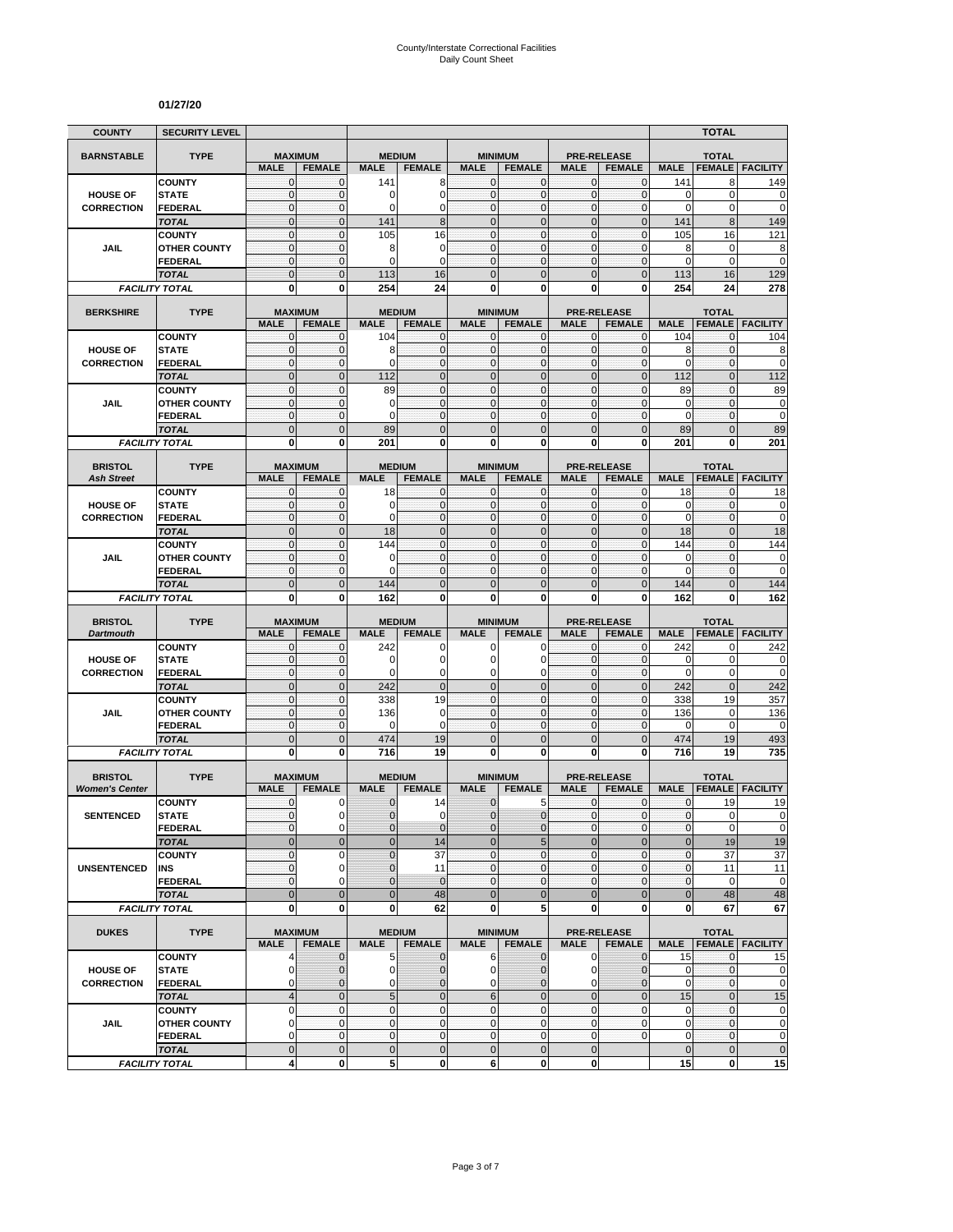# County/Interstate Correctional Facilities Daily Count Sheet

| <b>ESSEX</b>          | <b>TYPE</b>                           |                                | <b>MAXIMUM</b>                  | <b>MEDIUM</b>                 |                                | <b>MINIMUM</b>              |                                 |                                | <b>PRE-RELEASE</b>                  |                                | <b>TOTAL</b>                  |                          |
|-----------------------|---------------------------------------|--------------------------------|---------------------------------|-------------------------------|--------------------------------|-----------------------------|---------------------------------|--------------------------------|-------------------------------------|--------------------------------|-------------------------------|--------------------------|
| <b>Middleton</b>      |                                       | <b>MALE</b>                    | <b>FEMALE</b>                   | <b>MALE</b>                   | <b>FEMALE</b>                  | <b>MALE</b>                 | <b>FEMALE</b>                   | <b>MALE</b>                    | <b>FEMALE</b>                       | <b>MALE</b>                    |                               | <b>FEMALE   FACILITY</b> |
|                       | <b>COUNTY</b>                         | $\mathbf{0}$                   | 0                               | 336                           | 0                              | $\mathbf{0}$                | $\mathbf{0}$                    | $\mathbf 0$                    | $\Omega$                            | 336                            | 0                             | 336                      |
| <b>HOUSE OF</b>       | <b>STATE</b>                          | $\mathbf{0}$                   | $\mathbf 0$                     | 1                             | $\mathbf{0}$                   | $\mathbf{0}$                | $\mathbf{0}$                    | $\mathbf{0}$                   | $\mathbf 0$                         | 1                              | $\mathbf{0}$                  |                          |
| <b>CORRECTION</b>     | <b>FEDERAL</b>                        | $\mathbf{0}$                   | $\mathbf 0$                     | $\Omega$                      | $\mathbf 0$                    | $\Omega$                    | $\mathbf{0}$                    | $\mathbf 0$                    | $\Omega$                            | $\Omega$                       | $\Omega$                      | $\mathbf 0$              |
|                       | <b>TOTAL</b>                          | $\Omega$                       | $\overline{0}$                  | 337                           | $\overline{0}$                 | $\mathbf{0}$                | $\mathbf 0$                     | $\overline{0}$                 | $\Omega$                            | 337                            | $\Omega$                      | 337                      |
|                       | <b>COUNTY</b>                         | $\mathbf{0}$                   | $\mathbf{0}$                    | 708                           | 20                             | $\mathbf{O}$                | $\mathbf{0}$                    | $\mathbf 0$                    | $\mathbf 0$                         | 708                            | 20                            | 728                      |
| <b>JAIL</b>           | <b>OTHER COUNTY</b><br><b>FEDERAL</b> | $\mathbf{0}$<br>$\mathbf{0}$   | $\mathbf 0$<br>$\mathbf{0}$     | $\Omega$<br>0                 | $\mathbf{0}$<br>$\overline{0}$ | $\mathbf 0$<br>$\mathbf{O}$ | $\mathbf{0}$<br>$\mathbf{0}$    | $\mathbf 0$<br>$\mathbf{0}$    | $\mathbf 0$<br>$\mathbf 0$          | 0<br>$\mathbf 0$               | $\mathbf 0$<br>$\mathbf 0$    | 0<br>$\pmb{0}$           |
|                       | <b>TOTAL</b>                          | $\mathbf 0$                    | $\overline{0}$                  | 708                           | 20                             | $\mathbf{0}$                | $\mathbf{0}$                    | $\overline{0}$                 | $\overline{0}$                      | 708                            | 20                            | 728                      |
|                       | <b>FACILITY TOTAL</b>                 | 0                              | 0                               | 1045                          | 20                             | 0                           | 0                               | 0                              | 0                                   | 1045                           | 20                            | 1065                     |
|                       |                                       |                                |                                 |                               |                                |                             |                                 |                                |                                     |                                |                               |                          |
| <b>ESSEX</b>          | <b>TYPE</b>                           |                                | <b>MAXIMUM</b>                  |                               | <b>MEDIUM</b>                  |                             | <b>MINIMUM</b>                  |                                | <b>PRE-RELEASE</b>                  |                                | <b>TOTAL</b>                  |                          |
| W.I.T.                |                                       | <b>MALE</b>                    | <b>FEMALE</b>                   | <b>MALE</b>                   | <b>FEMALE</b>                  | <b>MALE</b>                 | <b>FEMALE</b>                   | <b>MALE</b>                    | <b>FEMALE</b>                       | <b>MALE</b>                    |                               | <b>FEMALE FACILITY</b>   |
|                       | <b>COUNTY</b>                         | 0                              | 0                               | 0                             | 0                              | $\mathbf 0$                 | 0                               | $\bf{0}$                       | 29                                  | $\mathbf 0$                    | 29                            | 29                       |
| <b>SENTENCED</b>      | <b>STATE</b><br><b>FEDERAL</b>        | $\mathbf{0}$<br>$\mathbf{0}$   | $\mathbf 0$<br>$\mathbf 0$      | $\mathbf{O}$<br>$\mathbf{0}$  | $\mathbf 0$<br>$\mathbf 0$     | $\mathbf{O}$<br>$\mathbf 0$ | $\mathbf{0}$<br>$\mathbf{0}$    | $\mathbf{0}$<br>$\mathbf{0}$   | $\Omega$<br>$\Omega$                | $\mathbf 0$<br>$\mathbf 0$     | $\Omega$<br>$\mathbf 0$       | 0<br>$\pmb{0}$           |
|                       | <b>TOTAL</b>                          | $\overline{0}$                 | $\overline{0}$                  | $\overline{0}$                | $\overline{0}$                 | $\mathbf{0}$                | $\mathbf{0}$                    | $\overline{0}$                 | 29                                  | $\mathbf{0}$                   | 29                            | 29                       |
|                       | <b>FACILITY TOTAL</b>                 | 0                              | 0                               | 0                             | O                              | 0                           | 0                               | 0                              | 29                                  | 0                              | 29                            | 29                       |
|                       |                                       |                                |                                 |                               |                                |                             |                                 |                                |                                     |                                |                               |                          |
| <b>ESSEX</b>          | <b>TYPE</b>                           |                                | <b>MAXIMUM</b>                  |                               | <b>MEDIUM</b>                  |                             | <b>MINIMUM</b>                  |                                | <b>PRE-RELEASE</b>                  |                                | <b>TOTAL</b>                  |                          |
| LCAC                  |                                       | <b>MALE</b>                    | <b>FEMALE</b>                   | <b>MALE</b>                   | <b>FEMALE</b>                  | <b>MALE</b>                 | <b>FEMALE</b>                   | <b>MALE</b>                    | <b>FEMALE</b>                       | <b>MALE</b>                    | <b>FEMALE</b>                 | <b>FACILITY</b>          |
|                       | <b>COUNTY</b>                         | $\mathbf 0$                    | $\mathbf 0$                     | $\mathbf{0}$                  | $\mathbf 0$                    | 196                         | $\mathbf{0}$                    | 0                              | $\Omega$                            | 196                            | 0                             | 196                      |
| <b>HOUSE OF</b>       | <b>STATE</b>                          | $\mathbf{0}$                   | $\mathbf 0$                     | $\mathbf{0}$                  | $\mathbf{0}$                   | 3                           | $\mathbf{0}$                    | 0                              | $\Omega$                            | 3                              | $\mathbf 0$                   | 3                        |
| <b>CORRECTION</b>     | FEDERAL                               | $\mathbf{0}$                   | $\mathbf 0$                     | $\mathbf{O}$                  | 0                              | $\mathbf 0$                 | $\mathbf 0$                     | 3                              | $\Omega$                            | 3                              | $\mathbf{0}$                  | 3                        |
|                       | <b>TOTAL</b>                          | $\mathbf 0$                    | $\overline{0}$                  | $\mathbf 0$                   | $\overline{0}$                 | 199                         | $\mathbf{0}$                    | 3                              | $\overline{0}$                      | 202                            | $\mathbf{0}$                  | 202                      |
|                       | <b>FACILITY TOTAL</b>                 | 0                              | 0                               | 0                             | 0                              | 199                         | 0                               | 3                              | $\bf{0}$                            | 202                            | 0                             | 202                      |
|                       |                                       |                                |                                 |                               |                                |                             |                                 |                                |                                     |                                |                               |                          |
| <b>FRANKLIN</b>       | <b>TYPE</b>                           | <b>MALE</b>                    | <b>MAXIMUM</b><br><b>FEMALE</b> | <b>MALE</b>                   | <b>MEDIUM</b><br><b>FEMALE</b> | <b>MALE</b>                 | <b>MINIMUM</b><br><b>FEMALE</b> | <b>MALE</b>                    | <b>PRE-RELEASE</b><br><b>FEMALE</b> | <b>MALE</b>                    | <b>TOTAL</b><br><b>FEMALE</b> | <b>FACILITY</b>          |
|                       | <b>COUNTY</b>                         | $\mathbf{0}$                   | $\mathbf 0$                     | 73                            | 5                              | $\mathbf{0}$                | $\mathbf{0}$                    | 0                              | $\Omega$                            | 73                             | 5                             | 78                       |
| <b>HOUSE OF</b>       | OTHER - VT                            | $\mathbf{0}$                   | $\mathbf 0$                     | $\Omega$                      | $\mathbf 0$                    | $\Omega$                    | $\Omega$                        | $\mathbf 0$                    | $\Omega$                            | $\Omega$                       | $\Omega$                      | $\mathbf 0$              |
| <b>CORRECTION</b>     | <b>STATE</b>                          | $\mathbf{0}$                   | $\mathbf{0}$                    | 12                            | 3                              | $\mathbf{0}$                | $\mathbf 0$                     | $\mathbf 0$                    | $\Omega$                            | 12                             | 3                             | 15                       |
|                       | FEDERAL                               | $\bf 0$                        | $\mathbf 0$                     | 0                             | 0                              | $\Omega$                    | $\Omega$                        | 0                              | $\Omega$                            | $\mathbf 0$                    | 0                             | $\mathbf 0$              |
|                       | <b>TOTAL</b>                          | $\mathbf 0$                    | $\overline{0}$                  | 85                            | 8                              | $\mathbf{0}$                | $\Omega$                        | $\overline{0}$                 | $\overline{0}$                      | 85                             | 8                             | 93                       |
|                       | <b>COUNTY</b>                         | $\mathbf{0}$                   | $\mathbf 0$                     | 61                            | 13                             | $\mathbf{O}$                | $\mathbf{0}$                    |                                | $\mathbf{0}$                        | 61                             | 13                            | 74                       |
| <b>JAIL</b>           | <b>OTHER COUNTY</b>                   | $\mathbf{0}$                   | $\mathbf 0$                     | 16                            | $\Omega$                       | $\mathbf{0}$                | $\mathbf 0$                     |                                | $\Omega$                            | 16                             | $\Omega$                      | 16                       |
|                       | <b>FEDERAL</b>                        | $\mathbf{0}$                   | $\mathbf 0$                     | 1                             | $\Omega$                       | $\mathbf{0}$                | $\mathbf{0}$                    |                                | $\mathbf 0$                         | 1                              | $\Omega$                      |                          |
|                       | <b>TOTAL</b>                          | $\mathbf 0$                    | $\overline{0}$                  | 78                            | 13                             | $\mathbf 0$                 | $\mathbf{0}$                    | $\mathbf{0}$                   | $\overline{0}$                      | 78                             | 13                            | 91                       |
|                       | <b>FACILITY TOTAL</b>                 | 0                              | 0                               | 163                           | 21                             | $\bf{0}$                    | $\mathbf{0}$                    | 0                              | 0                                   | 163                            | 21                            | 184                      |
| <b>HAMPDEN</b>        | <b>TYPE</b>                           |                                | <b>MAXIMUM</b>                  | <b>MEDIUM</b>                 |                                | <b>MINIMUM</b>              |                                 |                                | <b>PRE-RELEASE</b>                  |                                | <b>TOTAL</b>                  |                          |
| <b>HOC/JAIL</b>       |                                       | <b>MALE</b>                    | <b>FEMALE</b>                   | <b>MALE</b>                   | <b>FEMALE</b>                  | <b>MALE</b>                 | <b>FEMALE</b>                   | <b>MALE</b>                    | <b>FEMALE</b>                       | <b>MALE</b>                    | <b>FEMALE</b>                 | <b>FACILITY</b>          |
|                       | <b>COUNTY</b>                         | $\pmb{0}$                      | $\mathbf 0$                     | 224                           | $\mathbf{0}$                   | 51                          | $\mathbf 0$                     | $\mathbf 0$                    | $\Omega$                            | 275                            | $\Omega$                      | 275                      |
| <b>HOUSE OF</b>       | <b>STATE</b>                          | $\mathbf{0}$                   | $\mathbf{0}$                    | 35                            | $\overline{0}$                 | 29                          | $\mathbf{0}$                    | 18                             | $\mathbf 0$                         | 82                             | $\mathbf{0}$                  | 82                       |
| <b>CORRECTION</b>     | <b>STATE - ELMO</b>                   | $\bf 0$                        | $\mathbf 0$                     |                               |                                | $\mathbf 0$                 | $\Omega$                        | 0                              | $\Omega$                            | 0                              | $\mathbf 0$                   | 0                        |
|                       | <b>FEDERAL</b>                        | $\mathbf{0}$                   | $\mathbf{0}$                    | $\mathbf 0$                   | 0                              | $\mathbf 0$                 | $\mathbf{0}$                    | $\mathbf 0$                    | $\overline{0}$                      | $\mathbf 0$                    | $\mathbf{0}$                  | 0                        |
|                       | <b>TOTAL</b>                          | $\mathbf{0}$                   | $\mathbf{0}$                    | 259                           | $\mathbf 0$                    | 80                          | $\mathbf 0$                     | 18                             | $\mathbf{0}$                        | 357                            | $\mathbf{0}$                  | 357                      |
|                       | <b>COUNTY</b>                         | $\mathbf{0}$                   | $\mathbf 0$                     | 437                           | $\overline{0}$                 | $\mathbf{1}$                | $\Omega$                        | $\mathbf{0}$                   | $\overline{0}$                      | 438                            | $\Omega$                      | 438                      |
| JAIL                  | <b>OTHER COUNTY</b>                   | $\mathbf 0$                    | 0                               | 0                             | $\overline{0}$                 | $\mathbf{0}$                | $\Omega$                        | $\mathbf 0$                    | $\Omega$                            | $\Omega$                       | $\Omega$                      | 0                        |
|                       | <b>FEDERAL</b>                        | $\mathbf{0}$<br>$\overline{0}$ | 0<br>$\overline{0}$             | 5<br>442                      | 0<br>$\Omega$                  | $\overline{2}$              | $\Omega$<br>$\Omega$            | $\mathbf{0}$<br>$\overline{0}$ | $\mathcal{C}$<br>$\Omega$           | 6<br>444                       | $\mathbf 0$<br>$\Omega$       | 6<br>444                 |
|                       | <b>TOTAL</b><br><b>FACILITY TOTAL</b> | $\mathbf{0}$                   | 0                               | 701                           | $\mathbf{0}$                   | 82                          | 0                               | 18                             | $\mathbf{0}$                        | 801                            | 0                             | 801                      |
|                       |                                       |                                |                                 |                               |                                |                             |                                 |                                |                                     |                                |                               |                          |
| <b>HAMPDEN</b>        | <b>TYPE</b>                           |                                | <b>MAXIMUM</b>                  |                               | <b>MEDIUM</b>                  |                             | <b>MINIMUM</b>                  |                                | PRE-RELEASE                         |                                | <b>TOTAL</b>                  |                          |
| <b>WMCAC</b>          |                                       | <b>MALE</b>                    | <b>FEMALE</b>                   | <b>MALE</b>                   | <b>FEMALE</b>                  | <b>MALE</b>                 | <b>FEMALE</b>                   | <b>MALE</b>                    | <b>FEMALE</b>                       | <b>MALE</b>                    |                               | <b>FEMALE   FACILITY</b> |
|                       | <b>COUNTY</b>                         | 0                              | 0                               | $\mathbf 0$                   | 0                              | 70                          | 20                              | $\mathbf 0$                    | $\mathbf 0$                         | 70                             | 20                            | 90                       |
| <b>HOUSE OF</b>       | <b>STATE</b>                          | $\mathbf 0$                    | $\mathbf 0$                     | $\mathbf 0$                   | 0                              | 0                           | $\mathbf 0$                     | $\bf 0$                        | $\mathbf 0$                         | $\pmb{0}$                      | 0                             | 0                        |
| <b>CORRECTION</b>     | FEDERAL                               | $\mathbf{0}$                   | $\mathbf{0}$                    | $\mathbf{O}$                  | $\mathbf 0$                    | $\mathbf 0$                 | 0                               | $\mathbf 0$                    | $\mathbf{0}$                        | $\mathbf 0$                    | $\mathbf 0$                   | $\pmb{0}$                |
|                       | <b>TOTAL</b>                          | $\mathbf 0$                    | 0                               | $\mathbf{0}$                  | $\mathbf 0$                    | 70                          | 20                              | $\mathbf{0}$                   | $\mathbf 0$                         | 70                             | 20                            | 90                       |
|                       | <b>FACILITY TOTAL</b>                 | 0                              | $\bf{0}$                        | 0                             | 0                              | 70                          | 20                              | 0                              | $\bf{0}$                            | 70                             | 20                            | 90                       |
|                       |                                       |                                |                                 |                               |                                |                             |                                 |                                |                                     |                                |                               |                          |
| <b>HAMPDEN</b>        | <b>TYPE</b>                           | <b>MALE</b>                    | <b>MAXIMUM</b>                  |                               | <b>MEDIUM</b>                  |                             | <b>MINIMUM</b>                  |                                | PRE-RELEASE                         |                                | <b>TOTAL</b>                  | <b>FEMALE FACILITY</b>   |
| <b>Women's Center</b> | <b>COUNTY</b>                         | 0                              | <b>FEMALE</b><br>0              | <b>MALE</b><br>0              | <b>FEMALE</b><br>30            | <b>MALE</b><br>$\mathbf 0$  | <b>FEMALE</b><br>12             | <b>MALE</b><br>$\mathbf{0}$    | <b>FEMALE</b><br>0                  | <b>MALE</b><br>0               | 42                            |                          |
| <b>HOUSE OF</b>       | <b>STATE</b>                          | $\mathbf 0$                    | $\mathbf 0$                     | $\mathbf{0}$                  | 6                              | $\mathbf{0}$                | 1                               | $\mathbf{0}$                   | 3                                   | $\mathbf 0$                    | 10                            | 42<br>10                 |
|                       | <b>FEDERAL</b>                        | $\mathbf 0$                    | 0                               | $\mathbf{0}$                  | 0                              | $\mathbf 0$                 | 0                               | $\mathbf{0}$                   | 0                                   | $\overline{0}$                 | $\mathbf 0$                   | $\mathbf 0$              |
|                       | <b>TOTAL</b>                          | $\pmb{0}$                      | $\mathbf 0$                     | $\overline{0}$                | 36                             | $\overline{0}$              | 13                              | $\mathbf{0}$                   | 3                                   | $\overline{0}$                 | 52                            | 52                       |
|                       | <b>COUNTY</b>                         | $\pmb{0}$                      | $\mathbf 0$                     | $\mathbf 0$                   | 100                            | $\mathbf 0$                 | $\mathbf 0$                     | $\mathbf{0}$                   |                                     | $\mathbf 0$                    | 100                           | 100                      |
| JAIL                  | <b>OTHER COUNTY</b>                   | $\mathbf 0$                    | $\mathbf 0$                     | $\mathbf{0}$                  | $\mathbf 0$                    | $\mathbf{0}$                | $\mathbf{0}$                    | $\mathbf{0}$                   |                                     | $\mathbf{0}$                   | $\mathbf 0$                   | 0                        |
|                       |                                       |                                |                                 |                               |                                |                             |                                 |                                |                                     |                                |                               |                          |
|                       | <b>FEDERAL</b>                        | $\pmb{0}$                      | 0                               | 0                             | 0                              | $\mathbf 0$                 | $\mathbf{0}$                    | $\mathbf{0}$                   |                                     | $\mathbf 0$                    | $\mathbf 0$                   | $\mathbf 0$              |
|                       | <b>TOTAL</b><br><b>FACILITY TOTAL</b> | $\mathbf 0$<br>$\pmb{0}$       | $\mathbf{0}$<br>$\pmb{0}$       | $\overline{0}$<br>$\mathbf 0$ | 100<br>136                     | $\mathbf{0}$<br>$\mathbf 0$ | $\mathbf 0$<br>13               | $\bf{0}$<br>0                  | $\pmb{0}$<br>$\mathbf{3}$           | $\mathbf{O}$<br>$\overline{0}$ | 100<br>152                    | 100<br>152               |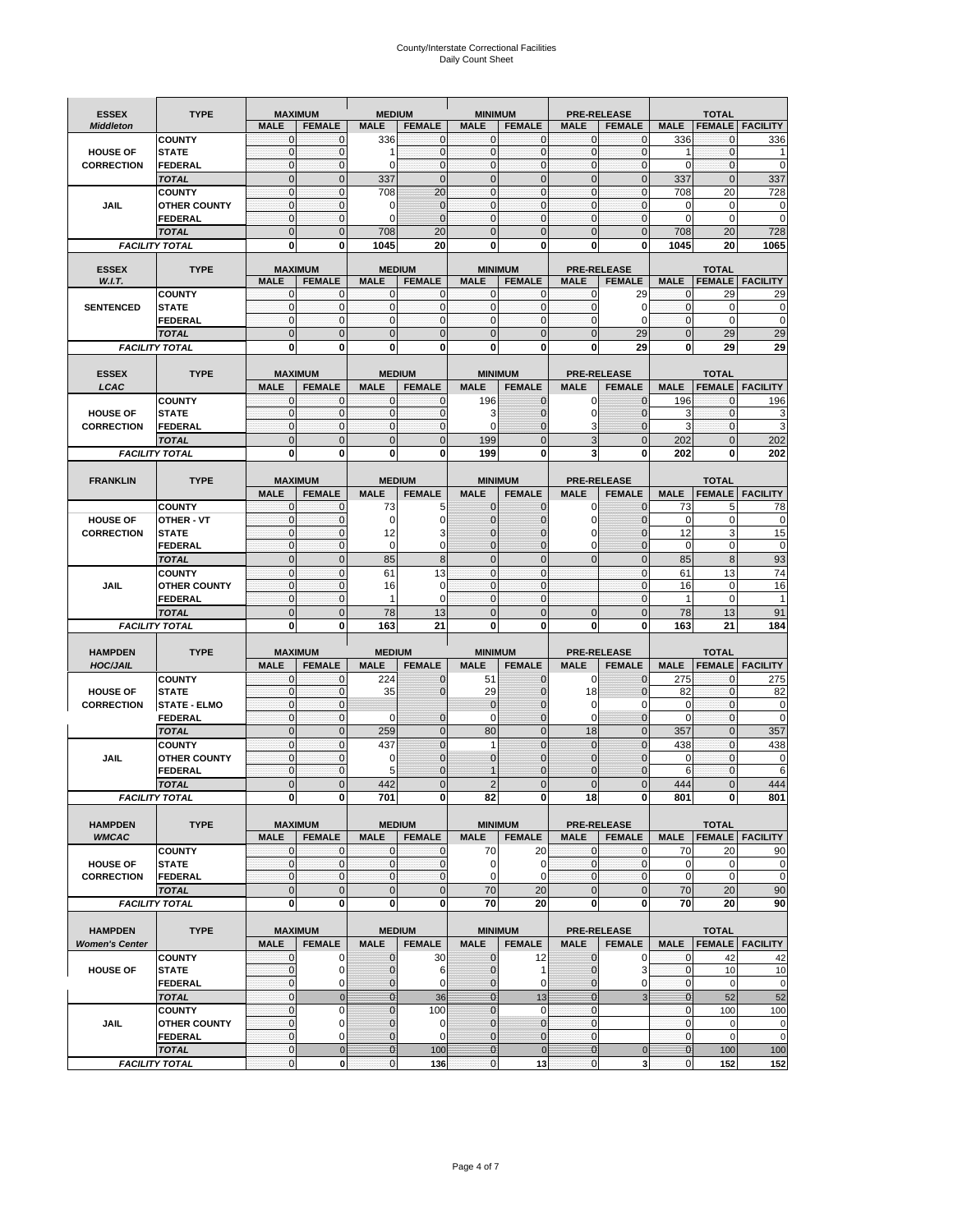| <b>HAMPSHIRE</b>                     | <b>TYPE</b>                           | <b>MAXIMUM</b>              |                             |                         | <b>MEDIUM</b>                |                            | <b>MINIMUM</b>                 |                        | <b>PRE-RELEASE</b>             |                   | <b>TOTAL</b>                |                            |
|--------------------------------------|---------------------------------------|-----------------------------|-----------------------------|-------------------------|------------------------------|----------------------------|--------------------------------|------------------------|--------------------------------|-------------------|-----------------------------|----------------------------|
|                                      |                                       | <b>MALE</b>                 | <b>FEMALE</b>               | <b>MALE</b>             | <b>FEMALE</b>                | <b>MALE</b>                | <b>FEMALE</b>                  | <b>MALE</b>            | <b>FEMALE</b>                  | <b>MALE</b>       | <b>FEMALE</b>               | <b>FACILITY</b>            |
|                                      | <b>COUNTY</b>                         | $\Omega$                    | $\mathbf 0$                 | 63                      | $\mathbf 0$                  | 32                         | $\mathbf 0$                    | 2                      | $\mathbf 0$                    | 97                | $\mathbf{0}$                | 97                         |
| <b>HOUSE OF</b>                      | <b>STATE</b>                          |                             | $\mathbf{0}$                | 5                       | $\mathbf{0}$                 | 6                          | $\overline{0}$                 | 2                      | $\overline{0}$                 | 13                | $\mathbf 0$                 | 13                         |
| <b>CORRECTION</b>                    | <b>FEDERAL</b>                        | $\mathbf 0$                 | 0                           | 0                       | $\mathbf{0}$                 | 0                          | $\mathbf{0}$                   | 0                      | $\overline{0}$                 | $\mathbf 0$       | $\mathbf 0$                 | 0                          |
|                                      | <b>TOTAL</b>                          | $\mathbf{0}$                | $\mathbf{0}$                | 68                      | $\mathbf{0}$                 | 38                         | $\mathbf{0}$                   | $\overline{4}$         |                                | 110               | $\mathbf{0}$                | 110                        |
|                                      | <b>COUNTY</b>                         |                             | $\mathbf 0$                 | 103                     | $\mathbf{0}$                 | $\overline{0}$             | $\overline{0}$                 | $\overline{0}$         | $\overline{0}$                 | 103               | $\mathbf 0$                 | 103                        |
| <b>JAIL</b>                          | <b>OTHER COUNTY</b>                   | $\Omega$                    | $\mathbf{0}$                | $\Omega$                | $\mathbf 0$                  | $\mathbf{0}$               | $\mathbf{0}$                   | 0                      | $\overline{0}$                 | 0                 | 0                           | 0                          |
|                                      | <b>FEDERAL</b>                        | $\mathbf{0}$                | $\mathbf 0$                 | 4                       | $\mathbf 0$                  | $\overline{0}$             | $\mathbf{0}$                   | $\overline{0}$         | $\overline{0}$                 | $\overline{4}$    | $\mathbf{0}$                | $\overline{4}$             |
|                                      | <b>TOTAL</b>                          | $\mathbf{0}$                | $\mathbf 0$                 | 107                     | $\mathbf 0$                  | $\overline{0}$             | $\mathbf{0}$                   | $\mathbf 0$            |                                | 107               | $\mathbf 0$                 | 107                        |
|                                      | <b>FACILITY TOTAL</b>                 | 0                           | 0                           | 175                     | 0                            | 38                         | 0                              | 4                      |                                | 217               | 0                           | 217                        |
|                                      |                                       |                             |                             |                         |                              |                            |                                |                        |                                |                   |                             |                            |
| <b>MIDDLESEX</b>                     | <b>TYPE</b>                           | <b>MAXIMUM</b>              |                             | <b>MEDIUM</b>           |                              |                            | <b>MINIMUM</b>                 |                        | <b>PRE-RELEASE</b>             |                   | <b>TOTAL</b>                |                            |
| E. Cambridge                         |                                       | <b>MALE</b><br>$\mathbf{0}$ | <b>FEMALE</b>               | <b>MALE</b><br>$\Omega$ | <b>FEMALE</b><br>$\mathbf 0$ | <b>MALE</b>                | <b>FEMALE</b><br>$\mathbf{0}$  | <b>MALE</b>            | <b>FEMALE</b>                  | <b>MALE</b>       | <b>FEMALE</b>               | <b>FACILITY</b>            |
| <b>HOUSE OF</b>                      | <b>COUNTY</b><br><b>STATE</b>         | $\pmb{0}$                   | 0<br>$\mathbf{0}$           | $\mathbf 0$             | $\mathbf 0$                  | 0<br>$\mathbf 0$           | $\mathbf{0}$                   | 0<br>0                 | 0<br>$\mathbf 0$               | 0<br>$\pmb{0}$    | 0<br>$\mathbf 0$            | 0<br>0                     |
| <b>CORRECTION</b>                    | <b>FEDERAL</b>                        | $\mathbf{0}$                | $\mathbf 0$                 | $\mathbf 0$             | $\mathbf 0$                  | $\mathbf{0}$               | $\mathbf{0}$                   | $\mathbf 0$            | $\mathbf 0$                    | $\mathbf{0}$      | $\mathbf 0$                 | $\mathbf 0$                |
|                                      | <b>TOTAL</b>                          | $\mathbf{0}$                | $\mathbf 0$                 | $\overline{0}$          | $\mathbf{0}$                 | $\mathbf 0$                | $\mathbf{0}$                   | $\mathbf{0}$           | $\mathbf 0$                    | $\pmb{0}$         | $\mathbf{0}$                | $\mathbf 0$                |
|                                      | <b>COUNTY</b>                         | $\mathbf{0}$                | $\mathbf{0}$                | $\mathbf 0$             | $\mathbf{0}$                 | $\mathbf{0}$               | $\mathbf{0}$                   | $\mathbf 0$            | $\mathbf 0$                    | $\mathbf{0}$      | $\mathbf{0}$                | 0                          |
| JAIL                                 | <b>OTHER COUNTY</b>                   | $\mathbf 0$                 | $\mathbf{0}$                | $\mathbf 0$             | 0                            | $\mathbf{0}$               | $\mathbf{0}$                   | $\mathbf{0}$           | 0                              | $\pmb{0}$         | 0                           | 0                          |
|                                      | <b>FEDERAL</b>                        | $\mathbf{0}$                | $\mathbf 0$                 | $\mathbf 0$             | $\mathbf{0}$                 | 0                          | $\mathbf 0$                    | $\mathbf{0}$           | $\mathbf 0$                    | $\mathbf{0}$      | $\mathbf{0}$                | 0                          |
|                                      | <b>TOTAL</b>                          | $\overline{0}$              | $\overline{0}$              | $\overline{0}$          | $\mathbf{0}$                 | $\overline{0}$             | $\mathbf 0$                    | $\overline{0}$         | $\overline{0}$                 | $\pmb{0}$         | $\overline{0}$              | $\overline{0}$             |
|                                      | <b>FACILITY TOTAL</b>                 | 0                           | 0                           | $\bf{0}$                | 0                            | 0                          | 0                              | 0                      | 0                              | 0                 | 0                           | 0                          |
|                                      |                                       |                             |                             |                         |                              |                            |                                |                        |                                |                   |                             |                            |
| <b>MIDDLESEX</b>                     | <b>TYPE</b>                           | <b>MAXIMUM</b>              |                             |                         | <b>MEDIUM</b>                |                            | <b>MINIMUM</b>                 |                        | <b>PRE-RELEASE</b>             |                   | <b>TOTAL</b>                |                            |
| <b>Billerica</b>                     |                                       | <b>MALE</b>                 | <b>FEMALE</b>               | <b>MALE</b>             | <b>FEMALE</b>                | <b>MALE</b>                | <b>FEMALE</b>                  | <b>MALE</b>            | <b>FEMALE</b>                  | <b>MALE</b>       | <b>FEMALE</b>               | <b>FACILITY</b>            |
|                                      | <b>COUNTY</b>                         | 0                           | 0                           | 297                     | 0                            | 15                         | 0                              | 17                     | $\mathbf{0}$                   | 329               | 0                           | 329                        |
| <b>HOUSE OF</b>                      | <b>STATE</b>                          | O                           | $\overline{0}$              | O                       | $\mathbf 0$                  | 0                          | $\mathbf{0}$                   | 0                      | $\overline{0}$                 | 0                 | $\mathbf 0$                 | 0                          |
| <b>CORRECTION</b>                    | <b>FEDERAL</b>                        | $\Omega$                    | 0                           | $\epsilon$              | $\mathbf 0$                  | 0                          | $\mathbf{0}$                   | 0                      | $\mathbf 0$                    | 0                 | $\mathbf 0$                 | 0                          |
|                                      | <b>TOTAL</b>                          | $\mathbf{0}$                | $\mathbf 0$                 | 297                     | $\mathbf 0$                  | 15                         | $\mathbf{0}$                   | 17                     | $\overline{0}$                 | 329               | $\mathbf{0}$                | 329                        |
|                                      | <b>COUNTY</b>                         | $\Omega$                    | $\mathbf 0$                 | 468                     | $\mathbf{0}$                 | $\overline{0}$             | $\Omega$                       | $\overline{0}$         | $\Omega$                       | 468               | $\mathbf{0}$                | 468                        |
| JAIL                                 | <b>OTHER COUNTY</b>                   | 0                           | $\mathbf{0}$                | 0                       | $\mathbf{0}$                 | $\mathbf{0}$               | $\mathbf{0}$                   | 0                      | $\overline{0}$                 | 0                 | 0                           | 0                          |
|                                      | <b>FEDERAL</b>                        | 0                           | $\mathbf{0}$                | $\epsilon$              | $\mathbf{0}$                 | $\overline{0}$             | $\mathbf{0}$                   | 0                      | $\overline{0}$                 | $\Omega$          | $\mathbf 0$                 | 0                          |
|                                      | <b>TOTAL</b>                          | $\Omega$                    | $\overline{0}$              | 468<br>765              | $\mathbf 0$<br>0             | $\overline{0}$<br>15       | $\mathbf 0$<br>0               | $\overline{0}$<br>17   | $\overline{0}$                 | 468               | $\overline{0}$<br>0         | 468<br>797                 |
|                                      | <b>FACILITY TOTAL</b>                 |                             | 0                           |                         |                              |                            |                                |                        | 0                              | 797               |                             |                            |
|                                      |                                       |                             |                             |                         |                              |                            |                                |                        |                                |                   |                             |                            |
|                                      |                                       |                             |                             |                         |                              |                            |                                |                        |                                |                   |                             |                            |
| <b>NORFOLK</b>                       | <b>TYPE</b>                           | <b>MAXIMUM</b>              |                             |                         | <b>MEDIUM</b>                |                            | <b>MINIMUM</b>                 |                        | <b>PRE-RELEASE</b>             |                   | <b>TOTAL</b>                |                            |
| Dedham / RT 128                      |                                       | <b>MALE</b>                 | <b>FEMALE</b>               | <b>MALE</b>             | <b>FEMALE</b>                | <b>MALE</b><br>0           | <b>FEMALE</b>                  | <b>MALE</b>            | <b>FEMALE</b>                  | <b>MALE</b>       | <b>FEMALE</b>               | <b>FACILITY</b>            |
| <b>HOUSE OF</b>                      | <b>COUNTY</b><br><b>STATE</b>         | 0<br>$\mathbf{0}$           | $\mathbf{0}$<br>$\mathbf 0$ | 131<br>ſ                | 0<br>$\mathbf{0}$            | $\mathbf 0$                | 0<br>$\mathbf{0}$              | 23<br>0                | $\mathbf{0}$<br>$\overline{0}$ | 154<br>0          | 0<br>$\mathbf{0}$           | 154<br>0                   |
| <b>CORRECTION</b>                    | <b>FEDERAL</b>                        | $\mathbf{0}$                | $\mathbf 0$                 | $\mathcal{C}$           | $\mathbf{0}$                 | 0                          | $\overline{0}$                 | $\mathbf 0$            | $\mathbf 0$                    | $\mathbf 0$       | $\mathbf{0}$                | 0                          |
|                                      | <b>TOTAL</b>                          | $\mathbf{0}$                | $\bf 0$                     | 131                     | $\pmb{0}$                    | $\mathbf 0$                | $\mathbf 0$                    | 23                     | $\mathbf 0$                    | 154               | $\mathbf 0$                 | 154                        |
|                                      | <b>COUNTY</b>                         | $\mathbf{0}$                | 0                           | 272                     | $\mathbf{0}$                 | $\mathbf 0$                | $\mathbf{0}$                   | $\mathbf{0}$           | $\mathbf 0$                    | 272               | $\mathbf 0$                 | 272                        |
| JAIL                                 | INS                                   | $\mathbf{0}$                | 0                           | 0                       | $\mathbf{0}$                 | $\mathbf 0$                | $\mathbf{0}$                   | $\mathbf{0}$           | $\mathbf 0$                    | 0                 | 0                           | 0                          |
|                                      | FEDERAL                               | $\mathbf{0}$                | $\mathbf{0}$                | 56                      | $\Omega$                     | $\mathbf 0$                | $\mathbf{0}$                   | $\mathbf{0}$           | $\mathbf 0$                    | 56                | $\mathbf 0$                 | 56                         |
|                                      | <b>TOTAL</b>                          | $\mathbf{0}$                | $\mathbf 0$                 | 328                     | $\mathbf{0}$                 | $\overline{0}$             | $\overline{0}$                 | $\overline{0}$         | $\overline{0}$                 | 328               | $\overline{0}$              | 328                        |
|                                      | <b>FACILITY TOTAL</b>                 | 0                           | 0                           | 459                     | 0                            | 0                          | $\bf{0}$                       | 23                     | 0                              | 482               | 0                           | 482                        |
|                                      |                                       |                             |                             |                         |                              |                            |                                |                        |                                |                   |                             |                            |
| <b>NORFOLK</b>                       | <b>TYPE</b>                           | <b>MAXIMUM</b>              |                             | <b>MEDIUM</b>           |                              |                            | <b>MINIMUM</b>                 |                        | <b>PRE-RELEASE</b>             |                   | <b>TOTAL</b>                |                            |
| <b>Braintree</b>                     |                                       | <b>MALE</b>                 | <b>FEMALE</b>               | <b>MALE</b>             | <b>FEMALE</b>                | <b>MALE</b>                | <b>FEMALE</b>                  | <b>MALE</b>            | <b>FEMALE</b>                  | <b>MALE</b>       | <b>FEMALE</b>               | <b>FACILITY</b>            |
|                                      | <b>COUNTY</b>                         | $\mathbf 0$                 | $\mathbf{0}$                | $\mathbf 0$             | $\mathbf 0$                  | $\mathbf 0$                | $\mathbf{0}$                   | 0                      | $\mathbf 0$                    | $\mathbf 0$       | 0                           | 0                          |
| <b>HOUSE OF</b>                      | <b>STATE</b>                          | $\Omega$                    | $\Omega$                    | $\Omega$                | $\overline{0}$               | $\Omega$                   | $\Omega$                       | $\mathbf{0}$           | $\Omega$                       | $\Omega$          | $\Omega$                    | $\Omega$                   |
| <b>CORRECTION</b>                    | <b>FEDERAL</b>                        | $\mathbf 0$                 | $\mathbf 0$                 | $\mathbf 0$             | $\mathbf 0$                  | $\mathbf 0$                | $\overline{0}$                 | $\pmb{0}$              | $\mathbf 0$                    | $\overline{0}$    | $\mathbf 0$                 | $\mathbf 0$                |
|                                      | <b>TOTAL</b>                          | $\mathbf 0$                 | $\mathbf 0$                 | $\overline{0}$          | $\pmb{0}$                    | $\overline{0}$             | $\mathbf 0$                    | $\mathbf 0$            | $\mathbf 0$                    | $\mathbf 0$       | $\mathbf 0$                 | $\mathbf 0$                |
|                                      | <b>FACILITY TOTAL</b>                 | $\mathbf 0$                 | $\bf{0}$                    | $\mathbf 0$             | $\mathbf 0$                  | $\mathbf{0}$               | <sup>0</sup>                   | 0                      | 0                              | $\mathbf{0}$      | $\mathbf 0$                 | $\mathbf{0}$               |
|                                      |                                       |                             |                             |                         |                              |                            |                                |                        |                                |                   |                             |                            |
| <b>PLYMOUTH</b>                      | <b>TYPE</b>                           |                             | <b>MAXIMUM</b>              |                         | <b>MEDIUM</b>                |                            | <b>MINIMUM</b>                 |                        | <b>PRE-RELEASE</b>             |                   | <b>TOTAL</b>                |                            |
|                                      |                                       | <b>MALE</b>                 | <b>FEMALE</b>               | <b>MALE</b>             | <b>FEMALE</b>                | <b>MALE</b>                | <b>FEMALE</b>                  | <b>MALE</b>            | <b>FEMALE</b>                  | <b>MALE</b>       |                             | <b>FEMALE   FACILITY</b>   |
|                                      | <b>COUNTY</b>                         | $\mathbf 0$<br>$\mathbf{0}$ | $\mathbf 0$                 | 138                     | 0                            |                            | $\mathbf{0}$<br>$\overline{0}$ | $\mathbf 0$            | $\mathbf 0$                    | 138               | $\mathbf 0$                 | 138                        |
| <b>HOUSE OF</b><br><b>CORRECTION</b> | <b>STATE</b><br><b>FEDERAL</b>        | $\mathbf 0$                 | $\mathbf 0$<br>$\pmb{0}$    | 60<br>0                 | $\mathbf 0$<br>$\mathbf 0$   |                            | $\overline{0}$                 | $\pmb{0}$<br>$\pmb{0}$ | 0<br>$\mathbf 0$               | 60<br>$\mathbf 0$ | $\mathbf 0$<br>$\mathbf 0$  | 60                         |
|                                      | <b>DYS</b>                            | $\mathbf{0}$                | $\mathbf 0$                 | $\mathbf 0$             | $\mathbf{0}$                 |                            | $\overline{0}$                 | $\mathbf 0$            | $\mathbf{0}$                   | $\mathbf 0$       | $\Omega$                    | $\mathbf 0$<br>$\mathbf 0$ |
|                                      | <b>TOTAL</b>                          | $\mathbf 0$                 | $\mathbf 0$                 | 198                     | $\mathbf 0$                  | $\mathbf 0$                | $\mathbf 0$                    | $\mathbf 0$            | $\mathbf 0$                    | 198               | $\mathbf 0$                 | 198                        |
|                                      | <b>COUNTY</b>                         | $\mathbf 0$                 | $\mathbf 0$                 | 263                     | $\mathbf{0}$                 | $\mathbf{0}$               | $\mathbf{0}$                   | $\mathbf{0}$           | $\mathbf 0$                    | 263               | $\mathbf 0$                 | 263                        |
| <b>JAIL</b>                          | <b>OTHER COUNTY</b>                   | $\mathbf{0}$                | $\mathbf 0$                 | 269                     | $\mathbf 0$                  | $\mathbf{0}$               | $\mathbf{0}$                   | $\mathbf 0$            | $\mathbf 0$                    | 269               | $\mathbf 0$                 | 269                        |
|                                      | <b>FEDERAL</b>                        | $\mathbf 0$                 | $\mathbf 0$                 | 177                     | $\mathbf 0$                  | $\mathbf 0$                | $\overline{0}$                 | $\mathbf 0$            | 0                              | 177               | $\mathbf 0$                 | 177                        |
|                                      | 52A's                                 | $\mathbf 0$                 | $\mathbf 0$                 | $\mathbf 0$             | $\mathbf 0$                  | $\mathbf 0$                | $\overline{0}$                 | $\mathbf 0$            | $\mathbf 0$                    | $\mathbf 0$       | $\mathbf 0$                 | $\mathbf 0$                |
|                                      | Non 52A's                             | $\mathbf 0$                 | $\mathbf 0$                 | $\mathbf 0$             | $\mathbf 0$                  | $\mathbf 0$                | $\overline{0}$                 | $\mathbf 0$            | $\mathbf 0$                    | $\mathbf 0$       | $\mathbf{0}$                | $\mathbf 0$                |
|                                      | <b>TOTAL</b><br><b>FACILITY TOTAL</b> | $\mathbf 0$<br>$\mathbf 0$  | $\mathbf 0$<br>0            | 709<br>907              | $\mathbf 0$<br>$\mathbf{0}$  | $\mathbf 0$<br>$\mathbf 0$ | $\mathbf{0}$<br>$\mathbf{0}$   | $\mathbf 0$<br>0       | $\mathbf 0$<br>$\mathbf{0}$    | 709<br>907        | $\mathbf 0$<br>$\mathbf{0}$ | 709<br>907                 |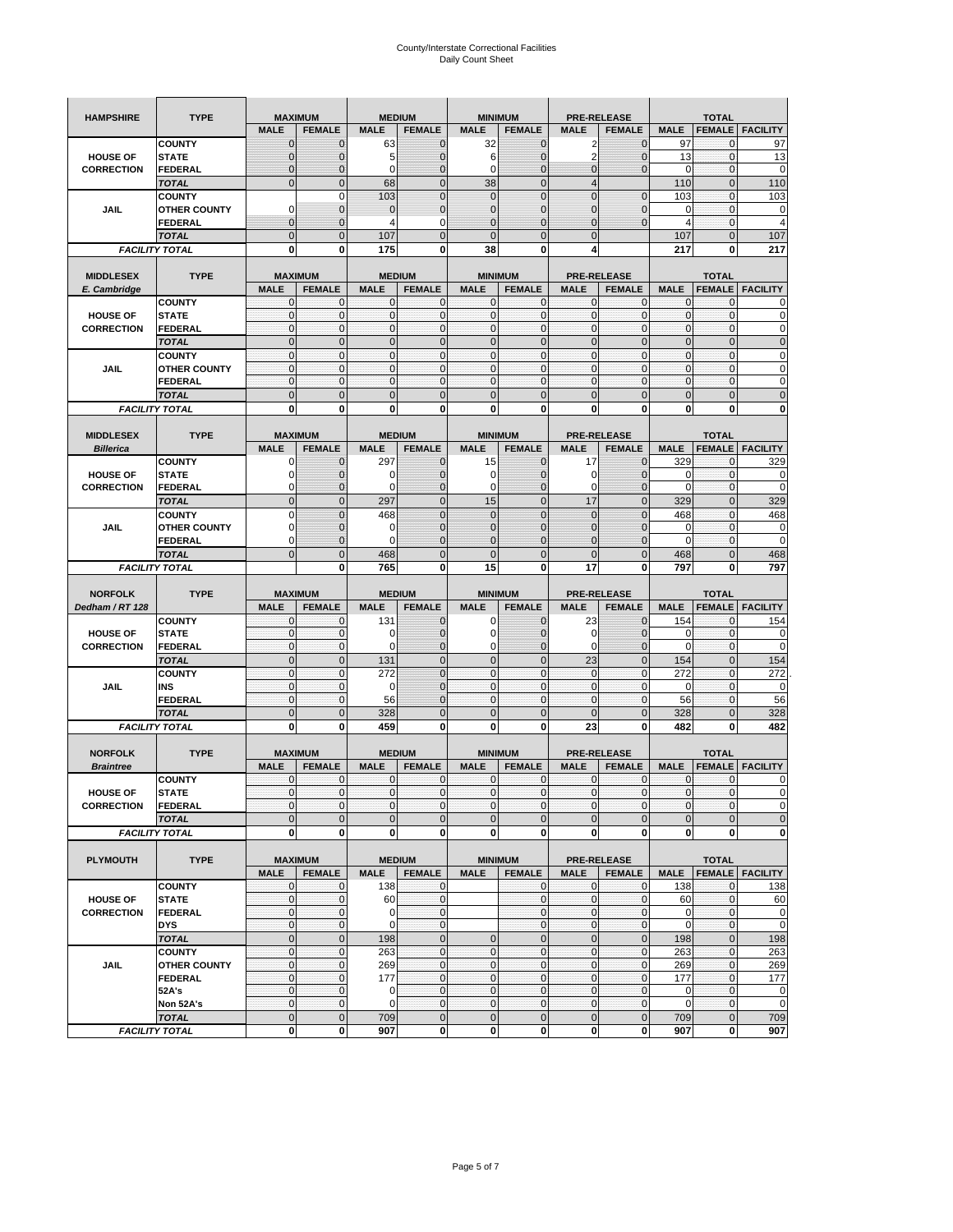# County/Interstate Correctional Facilities Daily Count Sheet

| <b>SUFFOLK</b>        | <b>TYPE</b>           | <b>MAXIMUM</b>               |                |               | <b>MEDIUM</b> |              | <b>MINIMUM</b> |                | <b>PRE-RELEASE</b> |             | <b>TOTAL</b>  |                 |
|-----------------------|-----------------------|------------------------------|----------------|---------------|---------------|--------------|----------------|----------------|--------------------|-------------|---------------|-----------------|
| <b>Nashua Street</b>  |                       | <b>MALE</b>                  | <b>FEMALE</b>  | <b>MALE</b>   | <b>FEMALE</b> | <b>MALE</b>  | <b>FEMALE</b>  | <b>MALE</b>    | <b>FEMALE</b>      | <b>MALE</b> | <b>FEMALE</b> | <b>FACILITY</b> |
|                       | <b>COUNTY</b>         | $\Omega$                     | $\Omega$       | 551           |               | $\mathbf{O}$ | $\Omega$       | $\Omega$       | $\Omega$           | 551         | 1             | 552             |
| <b>JAIL</b>           | <b>OTHER COUNTY</b>   | $\Omega$                     | $\Omega$       | $\Omega$      | $\Omega$      | $\mathbf{0}$ | $\Omega$       | $\mathbf{0}$   | $\Omega$           | $\mathbf 0$ | $\Omega$      | $\mathbf 0$     |
|                       | <b>FEDERAL</b>        | $\Omega$                     | $\Omega$       | $\Omega$      | 0             | $\mathbf 0$  | $\Omega$       | $\Omega$       | $\Omega$           | $\Omega$    | $\Omega$      | $\Omega$        |
|                       | <b>TOTAL</b>          | $\overline{0}$               | $\overline{0}$ | 551           |               | $\mathbf{0}$ | $\overline{0}$ | $\overline{0}$ | $\Omega$           | 551         |               | 552             |
|                       | <b>FACILITY TOTAL</b> | 0                            | 0              | 551           |               | $\mathbf{0}$ | 0              | $\bf{0}$       | 0                  | 551         | 1             | 552             |
|                       |                       |                              |                |               |               |              |                |                |                    |             |               |                 |
| <b>SUFFOLK</b>        | <b>TYPE</b>           | <b>MAXIMUM</b>               |                | <b>MEDIUM</b> |               |              | <b>MINIMUM</b> |                | <b>PRE-RELEASE</b> |             | <b>TOTAL</b>  |                 |
| South Bay             |                       | <b>MALE</b>                  | <b>FEMALE</b>  | <b>MALE</b>   | <b>FEMALE</b> | <b>MALE</b>  | <b>FEMALE</b>  | <b>MALE</b>    | <b>FEMALE</b>      | <b>MALE</b> | <b>FEMALE</b> | <b>FACILITY</b> |
|                       | <b>COUNTY</b>         | $\Omega$                     | $\mathbf{0}$   | 562           | 232           | $\mathbf{0}$ | $\mathbf{0}$   | 6              | $\Omega$           | 568         | 232           | 800             |
| <b>HOUSE OF</b>       | <b>STATE</b>          | $\Omega$                     | $\Omega$       | $\Omega$      |               | $\mathbf{0}$ | 0              | $\Omega$       | $\Omega$           | $\Omega$    |               | 1               |
| <b>CORRECTION</b>     | FEDERAL               | 0                            | $\Omega$       | $\Omega$      | $\Omega$      | $\mathbf{0}$ | $\mathbf{0}$   | $\Omega$       | 0                  | $\Omega$    | $\Omega$      | $\Omega$        |
|                       | <b>TOTAL</b>          | $\overline{0}$               | $\overline{0}$ | 562           | 233           | $\mathbf{0}$ | $\overline{0}$ | 6              | $\Omega$           | 568         | 233           | 801             |
|                       | <b>FACILITY TOTAL</b> | 0                            | 0              | 562           | 233           | $\mathbf{0}$ | 0              | 6              | 0                  | 568         | 233           | 801             |
|                       |                       |                              |                |               |               |              |                |                |                    |             |               |                 |
| <b>WORCESTER</b>      |                       | <b>MAXIMUM</b>               |                | <b>MEDIUM</b> |               |              | <b>MINIMUM</b> |                | <b>PRE-RELEASE</b> |             | <b>TOTAL</b>  |                 |
|                       |                       | <b>MALE</b>                  | <b>FEMALE</b>  | <b>MALE</b>   | <b>FEMALE</b> | <b>MALE</b>  | <b>FEMALE</b>  | <b>MALE</b>    | <b>FEMALE</b>      | <b>MALE</b> | <b>FEMALE</b> | <b>FACILITY</b> |
|                       | <b>COUNTY</b>         |                              |                |               |               |              |                |                |                    | 321         | $\Omega$      | 321             |
| <b>HOUSE OF</b>       | <b>STATE</b>          |                              |                |               |               |              |                |                |                    | 0           | 0             | 0               |
| <b>CORRECTION</b>     | FEDERAL               |                              |                |               |               |              |                |                |                    | $\Omega$    | $\Omega$      | $\mathbf 0$     |
|                       | <b>TOTAL</b>          | $\Omega$                     | $\Omega$       | $\Omega$      | $\mathbf 0$   | $\mathbf{0}$ | $\Omega$       | $\Omega$       | $\Omega$           | 321         | $\Omega$      | 321             |
|                       | <b>COUNTY</b>         |                              |                |               |               |              |                |                |                    | 481         | $\Omega$      | 481             |
| <b>JAIL</b>           | <b>OTHER COUNTY</b>   |                              |                |               |               |              |                |                |                    | $\mathbf 0$ | 0             | 0               |
|                       | FEDERAL               |                              |                |               |               |              |                |                |                    | $\Omega$    | $\Omega$      | $\mathbf 0$     |
|                       | <b>TOTAL</b>          | $\Omega$                     | $\Omega$       | $\Omega$      | $\mathbf 0$   | $\mathbf{0}$ | $\Omega$       | $\Omega$       | $\Omega$           | 481         | $\Omega$      | 481             |
|                       | <b>FACILITY TOTAL</b> | $\bf{0}$                     | $\mathbf 0$    | $\Omega$      | 0             | $\mathbf{0}$ | $\mathbf{0}$   | $\mathbf 0$    | n                  | 802         | 0             | 802             |
|                       |                       |                              |                |               |               |              |                |                |                    |             |               |                 |
| <b>FEDERAL BUREAU</b> |                       | <b>STATE</b>                 |                |               |               |              |                |                |                    |             |               |                 |
| OF PRISONS            | <b>TYPE</b>           | <b>TOTAL</b>                 | 12             |               |               |              |                |                |                    |             |               |                 |
|                       |                       | <b>STATE</b>                 |                |               |               |              |                |                |                    |             |               |                 |
| <b>DYS</b>            | <b>TYPE</b>           | <b>TOTAL</b><br><b>STATE</b> | 1              |               |               |              |                |                |                    |             |               |                 |
| <b>INTERSTATES</b>    | <b>TYPE</b>           | <b>TOTAL</b>                 | 80             |               |               |              |                |                |                    |             |               |                 |

\*Data for county facilities is provided by the MA County Sheriffs.